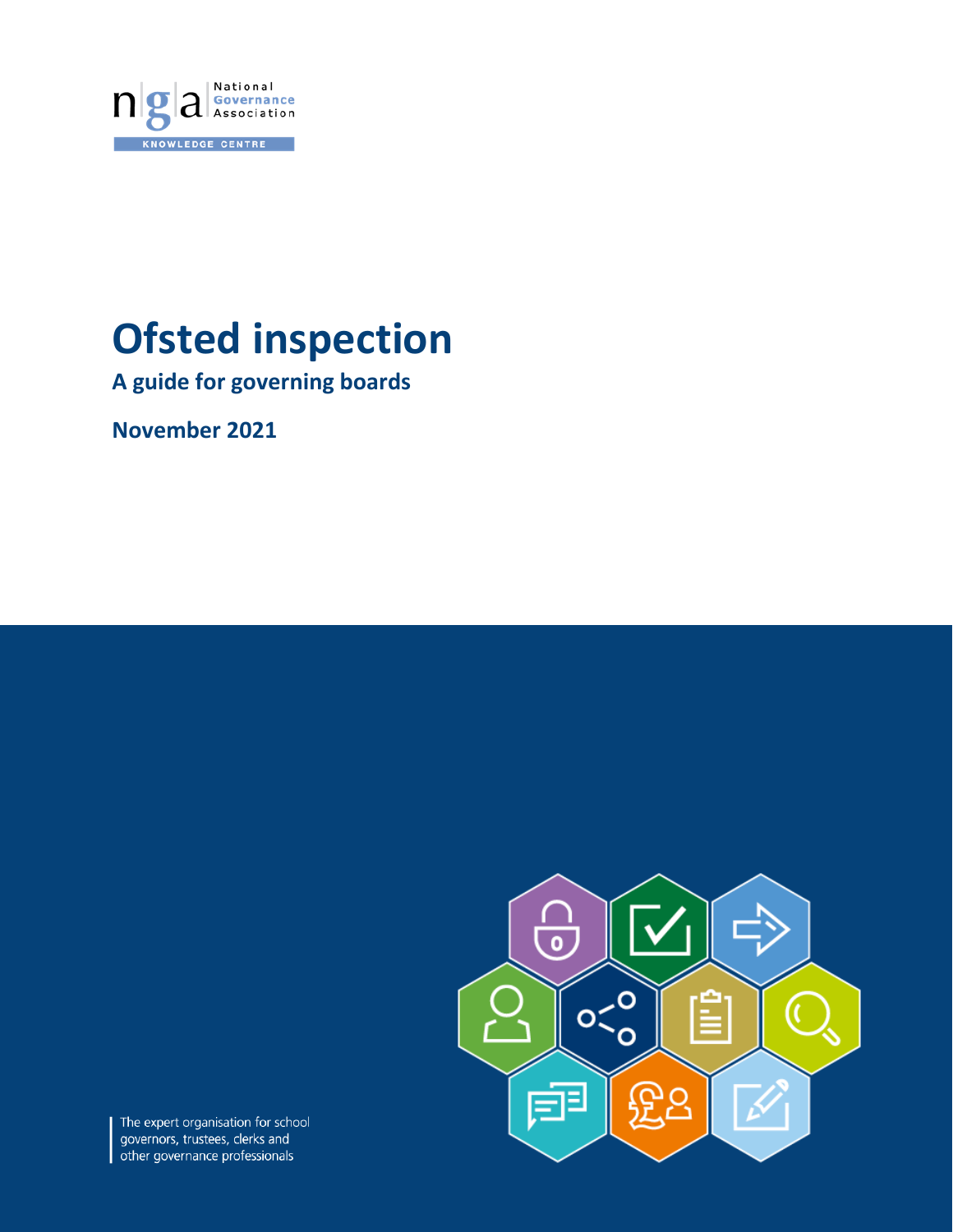

## **Contents**

| Introduction            |  |
|-------------------------|--|
| 1. Types of inspection  |  |
| 2. Before an inspection |  |
| 3. During an inspection |  |
| 4. After an inspection  |  |

## **NGA Ofsted research**

NGA's March 2020 [research report](https://www.nga.org.uk/Knowledge-Centre/research/A-view-from-the-board-Ofsted-s-new-inspection-fram.aspx) looks at the experiences and feedback from governors and trustees whose schools have recently undergone an Ofsted inspection to help identify the role governance plays and should play in the inspection process.



## **National Governance Association**

The National Governance Association (NGA) is the membership organisation for governors, trustees and clerks of state schools in England.

We are an independent, not-for-profit charity that aims to improve the educational standards and wellbeing of young people by increasing the effectiveness of governing boards and promoting high standards. We are expert leaders in school and trust governance, providing information, advice and guidance, professional development and e-learning.

We represent the views of governors, trustees and governance professionals at a national level and work closely with, and lobby, UK government and educational bodies.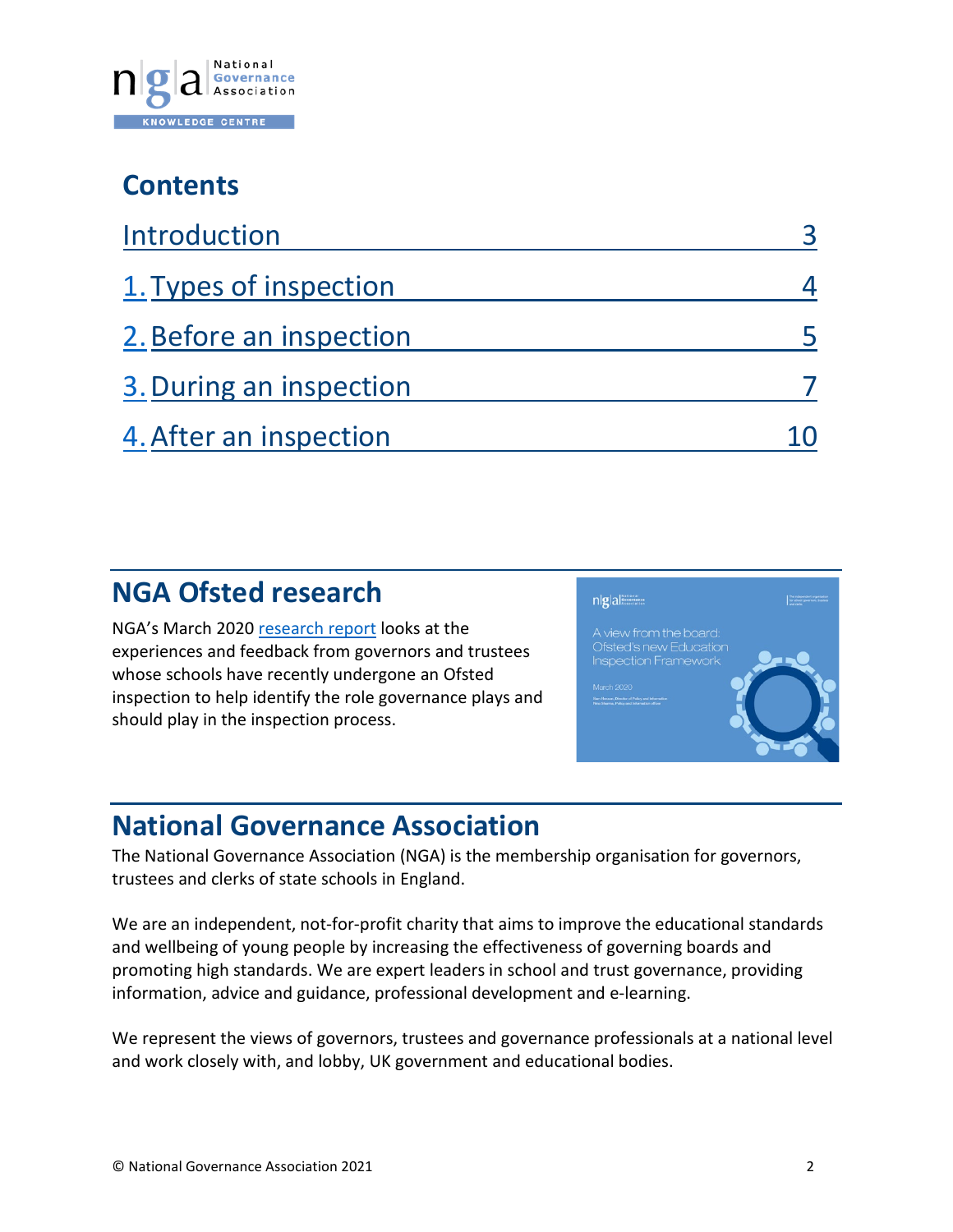

## <span id="page-2-0"></span>**Introduction**

Ofsted is the Office for Standards in Education, Children's Services and Skills. Ofsted's role is to make sure that organisations providing education, training and care services in England do so to a high standard. Ofsted fulfil this role in schools by carrying out inspections, the results of which are published online.

Inspection provides independent, external evaluation and identifies what needs to improve in order for provision to be good or better. It is based on gathering a range of evidence that is evaluated against an inspection framework and takes full account of policies and relevant legislation in areas such as safeguarding, equality and diversity.

This guide has been developed to help governing boards:

- $\blacksquare$  know what to expect from an Ofsted inspection
- understand what inspectors look at and the evidence they consult
- $\blacksquare$  know what boards should expect when they meet with inspectors
- $\blacksquare$  know what steps can be taken after the inspection to support school improvement

### **Ofsted changes from September 2021**

Ofsted have amended the school inspection handbook to reflect recent research, changes to policy and in recognition of the impact of COVID-19. In summary, the changes mean that inspectors will now:

- $\blacksquare$  agree safety protocols that the inspection team will follow
- $\blacksquare$  carry out inspections on-site with some limited activities carried out remotely if necessary
- focus on understanding the impact of COVID-19 and seek to understand how school leaders have adapted their school development plans
- $\blacksquare$  want to know how schools have adapted and prioritised the curriculum during the pandemic
- **discuss pupils' attendance with school leaders and seek to identify how schools have** achieved the best possible attendance
- $\blacksquare$  inspect how sexual abuse and harassment is dealt with and whether appropriate action has been taken to address and prevent such issues occurring
- $\blacksquare$  consider the school's [career offer](https://www.nga.org.uk/Knowledge-Centre/Pupil-success-and-wellbeing/Curriculum/Careers-education.aspx) in complying with the Baker clause
- $\blacksquare$  evaluate the school's use of tutors as part of the quality of education judgement
- consider the school's delivery of the early career framework

Our [Ofsted webinar](https://www.nga.org.uk/News/Webinars/Previous-webinars.aspx) provides more information about the amendments made to inspections to account for COVID-19.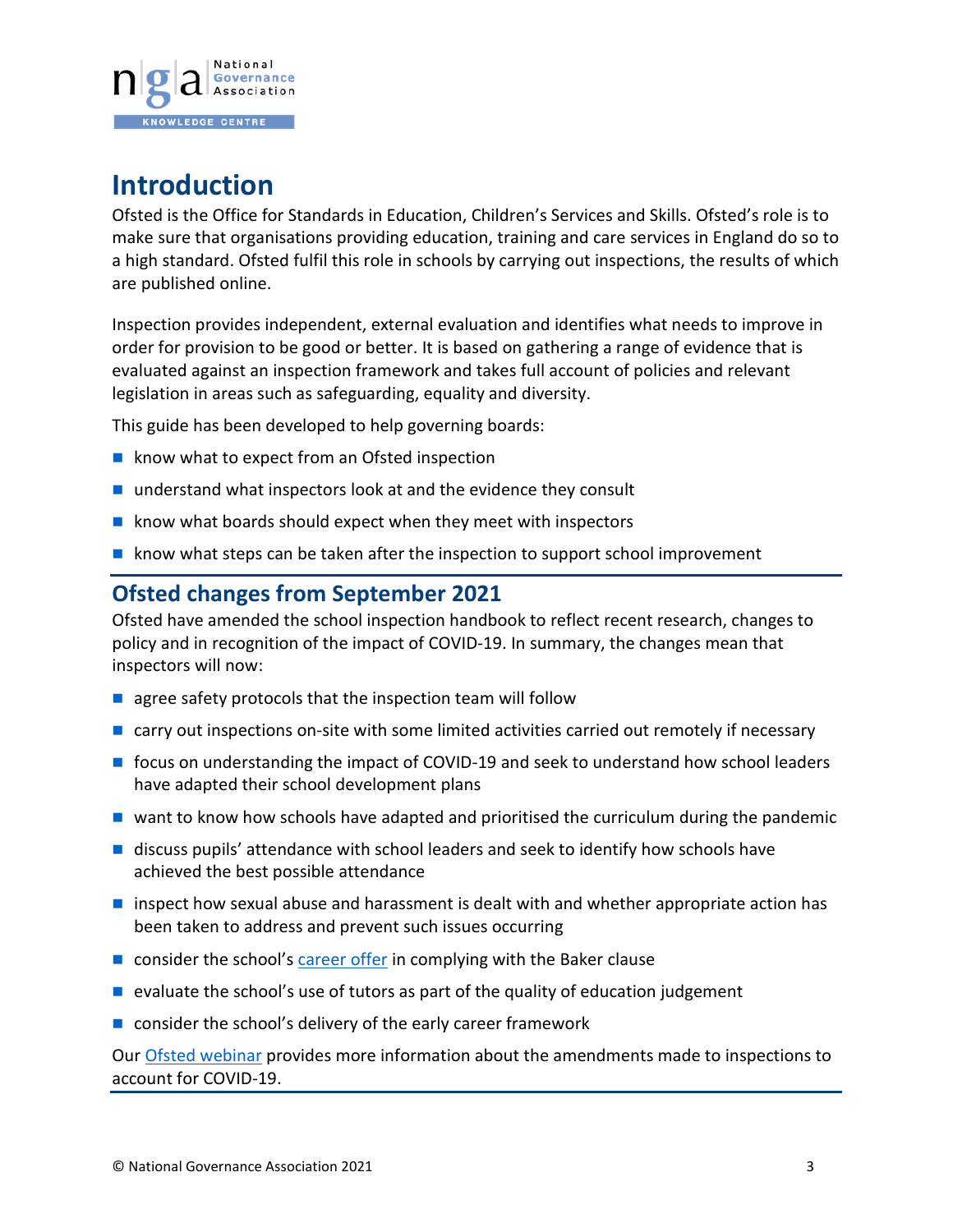

## <span id="page-3-0"></span>**1. Types of inspection**

**Section 5 inspections** are the standard, full-length inspection, normally lasting two days. These inspections result in a judgement on the overall effectiveness of provision at the school, graded on the following scale:

- 1. Outstanding
- 2. Good
- 3. Requires improvement
- 4. Inadequate

**Section 8 inspections** normally last one day and do not result in a graded judgement. This type of inspection may be deemed to be a section 5 inspection if the inspector finds that the school's overall effectiveness or safeguarding provisions may have declined.

## **1.1 Frequency of inspections**

| Judgement at last inspection | Frequency of subsequent inspection                                                                                                                           |
|------------------------------|--------------------------------------------------------------------------------------------------------------------------------------------------------------|
| Good or outstanding*         | Section 8 inspection around every four years                                                                                                                 |
| Requires improvement         | Section 5 inspection within approximately six terms                                                                                                          |
| Inadequate                   | Depends on whether the school leadership (including the<br>governing board) have demonstrated the capacity to<br>bring about improvement $-$ see section 4.2 |

Outside of this, Ofsted will carry out an inspection at any time where there are serious concerns (about safeguarding or leadership, for example).

\*Following a change in regulations, schools judged outstanding are no longer exempt from routine inspection.

- Schools last inspected before September 2015 will receive a section 5 inspection
- **Schools last inspected after September 2015 will receive a section 8 inspection**

### **1.2 Summary evaluations of MATs**

Section 5 and 8 inspections are carried out on an individual school basis. However, Ofsted carry out [summary evaluations of multi academy trusts](https://www.gov.uk/government/news/ofsted-launches-updated-guidance-for-summary-evaluations-of-multi-academy-trusts) (MAT) which look at the extent to which the trust is delivering a high quality education and improving pupils' outcomes. Summary evaluations look at the same areas covered in the education inspection framework.

During a summary evaluation, inspectors meet the leaders of the MAT, discuss the findings of individual academy inspections (that precede the summary evaluation) and overall educational quality across the MAT. Inspectors will also meet trustees and visit individual academies to capture the views of academy leaders and staff.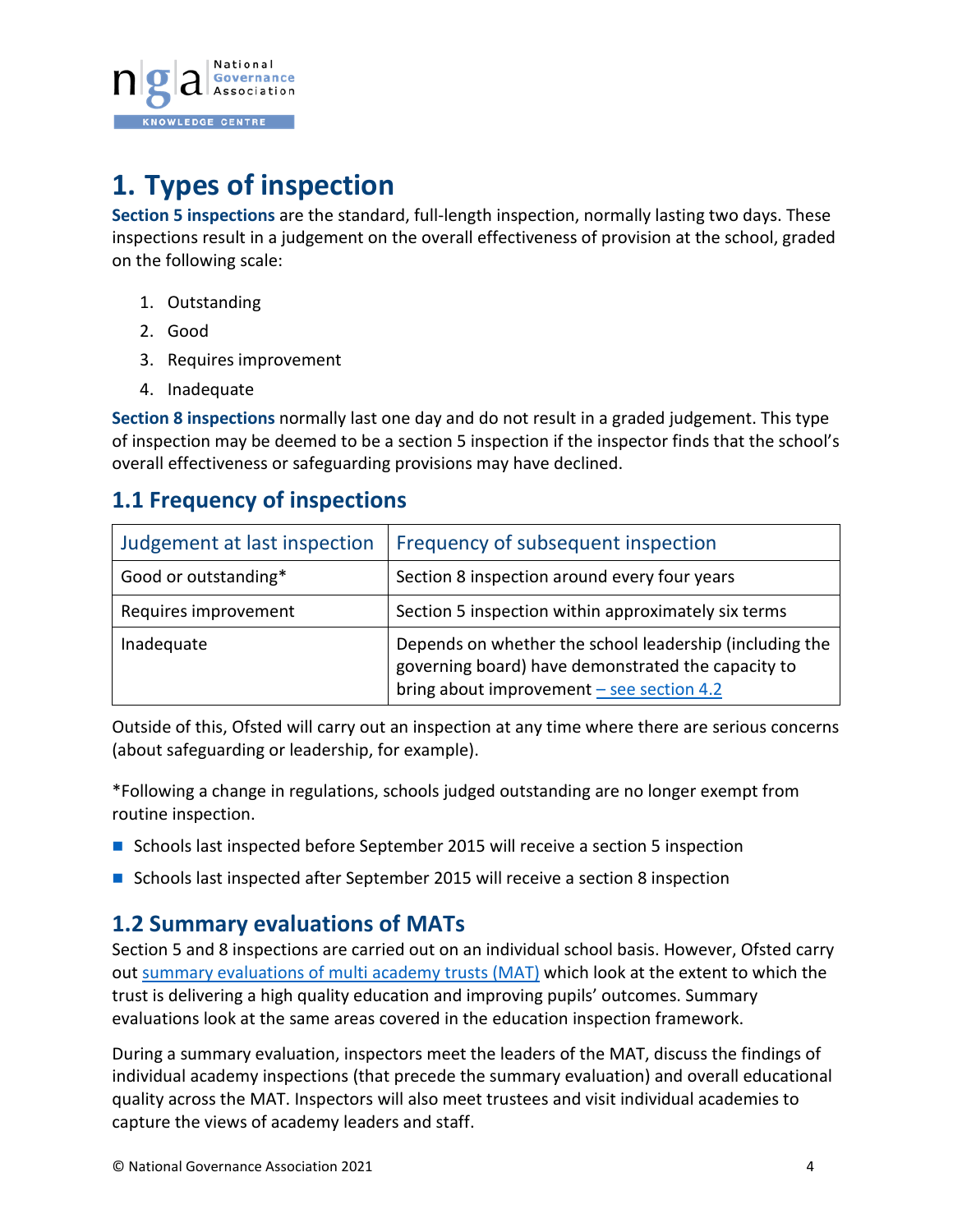

## **Ofsted e-learning**

NGA Learning Link subscribers can access an [Ofsted e-learning module](https://www.nga.org.uk/Training-and-Development/NGA-Learning-Link-e-learning/Collections/Good-Governance.aspx) which provides further information on the inspection process, what boards can expect and how to support school leaders.

## <span id="page-4-0"></span>**2. Before an inspection**

Ofsted will usually telephone the headteacher to give notice of an inspection the day before the inspection starts. This will be communicated to the whole governing board by the governance professional (clerk to the board), headteacher, or other member of staff.

The lead inspector and the headteacher will discuss arrangements for the visit. Inspectors use this conversation to understand the school's context, the progress made since the last inspection and to agree [deep dive areas.](#page-9-2) Before they arrive, inspectors will also research the school and review relevant [data and information.](#page-7-0)

#### **Deferrals**

Ofsted's [deferral policy](https://www.gov.uk/guidance/deferring-ofsted-inspections) details the limited circumstances where a school's request to defer an inspection may be granted, including for reasons relating to COVID-19.

### **2.1 Demonstrating effective governance to Ofsted**

Governance is inspected under leadership and management. The Ofsted inspection handbook states that "this area of judgement is about how leaders, managers and those responsible for governance ensure that the education that the school provides has a positive impact on all its pupils".

By keeping their strategy document, school improvement plan and relevant policies under review, boards are well placed to talk to inspectors about:

- $\blacksquare$  their strengths and areas for development
- $\blacksquare$  the progress being made towards strategic priorities
- $\blacksquare$  areas where the expected progress is not being made
- $\blacksquare$  the plans in place to address this

The areas above will incorporate the school's quality of education, how its resources are managed and the culture of safeguarding.

The following table outlines leadership and management areas that Ofsted focus on and shows how these relate to the work of the governing board.

Use the links to NGA resources provided to find further information and access best practice guidance.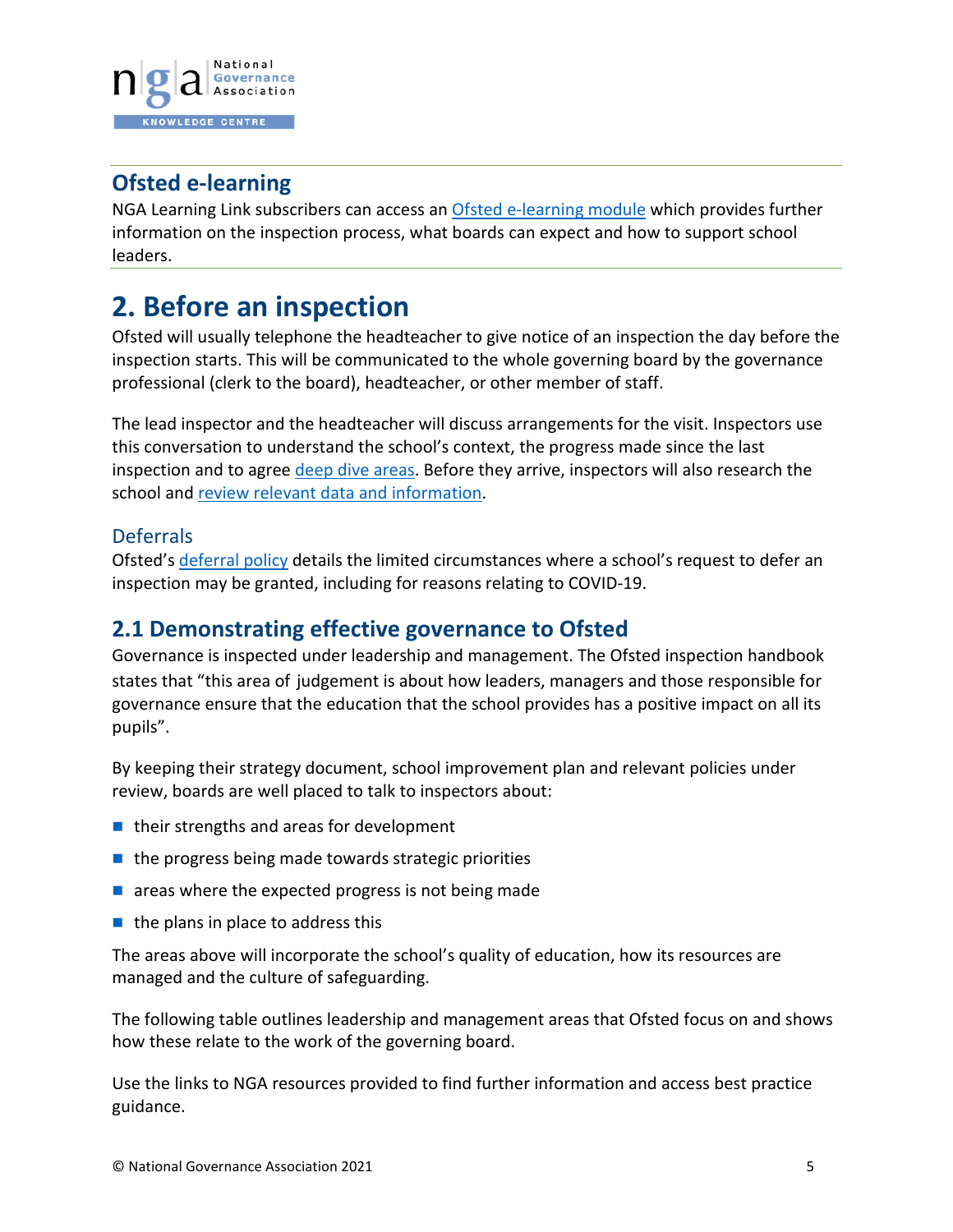

| <b>Areas of focus</b>                         | <b>Evidence to support effective governance</b>                                                                                                                                                                                                                                |
|-----------------------------------------------|--------------------------------------------------------------------------------------------------------------------------------------------------------------------------------------------------------------------------------------------------------------------------------|
|                                               | Boards can demonstrate effective governance by evidencing that they:                                                                                                                                                                                                           |
| <b>Governing board</b><br>self-review         | nave an effective induction programme in place to help new board members<br>understand their role                                                                                                                                                                              |
|                                               | engage in regular internal and external self-review to improve skills,<br>knowledge and the quality and impact of governance                                                                                                                                                   |
|                                               | undertake a skills audit (at least annually) to identify the skills, knowledge and<br>experience of board members and address any gaps through development and<br>targeted recruitment                                                                                         |
| <b>Vision and</b><br>strategy                 | ■ work collaboratively with school leaders and stakeholders to develop a clear<br>and ambitious vision                                                                                                                                                                         |
| <b>NGA guide to Being</b><br><b>Strategic</b> | have created a strategy document setting out how the vision will be achieved<br>$\mathcal{L}_{\mathcal{A}}$<br>know what pupils leave the school knowing and having done<br><b>Index</b><br>receive sufficient data to monitor the outcomes detailed in the strategy<br>$\sim$ |
| <b>Quality of</b><br>education                | ■ monitor the impact of what pupils are taught (reviewing assessment and<br>destination data to support with this)                                                                                                                                                             |
|                                               | numeral monitor the impact of the curriculum on all pupils and particularly those with<br>special educational needs and disabilities and those eligible for pupil premium                                                                                                      |
|                                               | ensure that staff development needs are identified and CPD is well planned<br>and resourced to support delivery of the curriculum                                                                                                                                              |
| <b>Stakeholder</b>                            | monitor staff workload and wellbeing and pupil wellbeing regularly<br><b>College</b>                                                                                                                                                                                           |
| engagement                                    | engage with pupils, staff, parents and the wider community to identify areas of<br>strengths and improvement                                                                                                                                                                   |
|                                               | build effective partnerships with external stakeholders (such as local<br>employers) to improve educational standards for all pupils                                                                                                                                           |
| <b>Safeguarding</b>                           | influence a positive culture of safeguarding                                                                                                                                                                                                                                   |
| Safeguarding: a                               | provide strategic oversight and monitoring of safeguarding policies and<br>practice                                                                                                                                                                                            |
| guide for governing                           | ensure the single central record is kept up to date<br><b>COL</b>                                                                                                                                                                                                              |
| <b>boards</b>                                 | understand the risks that their pupils are likely to face<br>$\mathcal{L}_{\mathcal{A}}$                                                                                                                                                                                       |
| <b>Statutory</b><br>requirements              | use the services of a professional clerk to stay up to date and receive advice on<br>$\mathcal{L}^{\mathcal{L}}$<br>the board's legal duties                                                                                                                                   |
| Compliance<br>resources                       | comply with their statutory requirements including their legal duties under The<br><b>The Co</b><br><b>Equality Act</b>                                                                                                                                                        |
|                                               | use an effective process to ensure up-to-date information is uploaded to the<br>school or trust website                                                                                                                                                                        |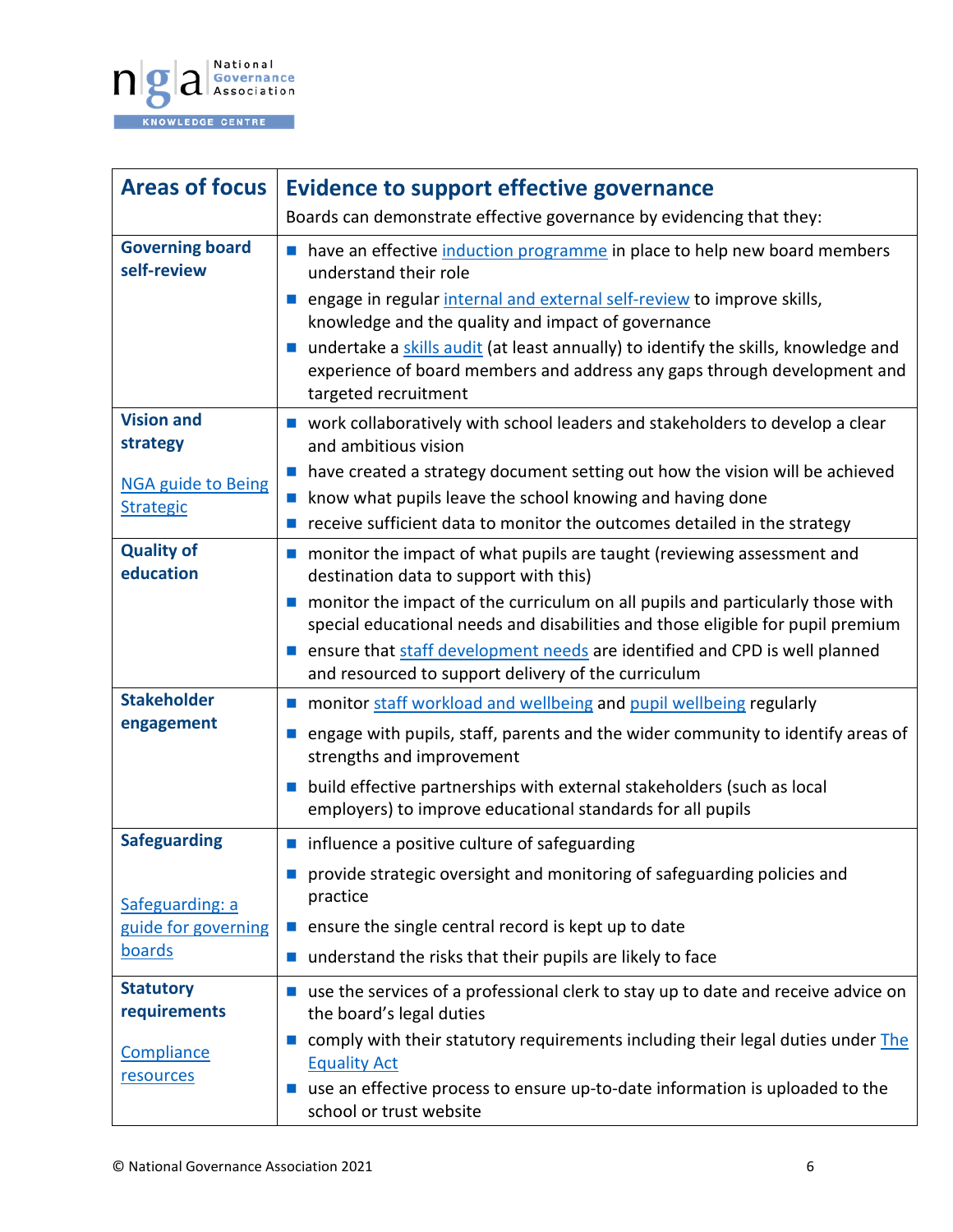

## <span id="page-6-0"></span>**3. During an inspection**

The [education inspection framework](https://www.gov.uk/government/publications/education-inspection-framework/education-inspection-framework) sets out how Ofsted inspects schools and is accompanied by [section 5](https://www.gov.uk/government/publications/school-inspection-handbook-eif) and [section 8 inspection handbooks.](https://www.gov.uk/government/publications/section-8-school-inspection-handbook-eif)

Most Ofsted inspections will involve one or two inspectors depending on the size of school. Inspectors evaluate the following areas:

#### Quality of education

This judgement considers the extent to which the school's curriculum sets out the knowledge and skills that pupils will gain at each stage (the 'intent'), the way that the curriculum is taught and assessed in order to support pupils to build their knowledge and to apply that knowledge as skills (the 'implementation') and the outcomes that pupils achieve as a result of the education they have received (the 'impact').

#### Behaviour and attitudes

Inspectors consider how leaders and staff create a safe, calm, orderly and positive environment in the school and the impact this has on the behaviour and attitudes of pupils and their academic attainment.

#### Personal development

This judgement focuses on developing responsible, respectful, and active citizens who are able to play their part and become actively involved in public life as adults.

#### Leadership and management

Inspectors consider how leaders, managers and those responsible for governance ensure that the education that the school provides has a positive impact on all its pupils.

### **Section 8 inspection focus**

Shorter section 8 inspections are likely to concentrate on the following elements within each judgement area:

#### **Behaviour**

- Whether schools set high expectations for pupils' behaviour and conduct and applies this fairly and consistently.
- Whether staff and pupils create a positive environment in which bullying is not tolerated.

**Workload** – the extent to which leaders engage with staff and are aware of the pressures on them.

**Gaming and off-rolling** – ensuring that schools are not enrolling or removing pupils for the sole interest of the school instead of the pupil(s).

**Pupil's wider development** – the extent to which the curriculum goes beyond the academic, vocational or technical, providing broader development to enhance spiritual, moral, social and cultural development.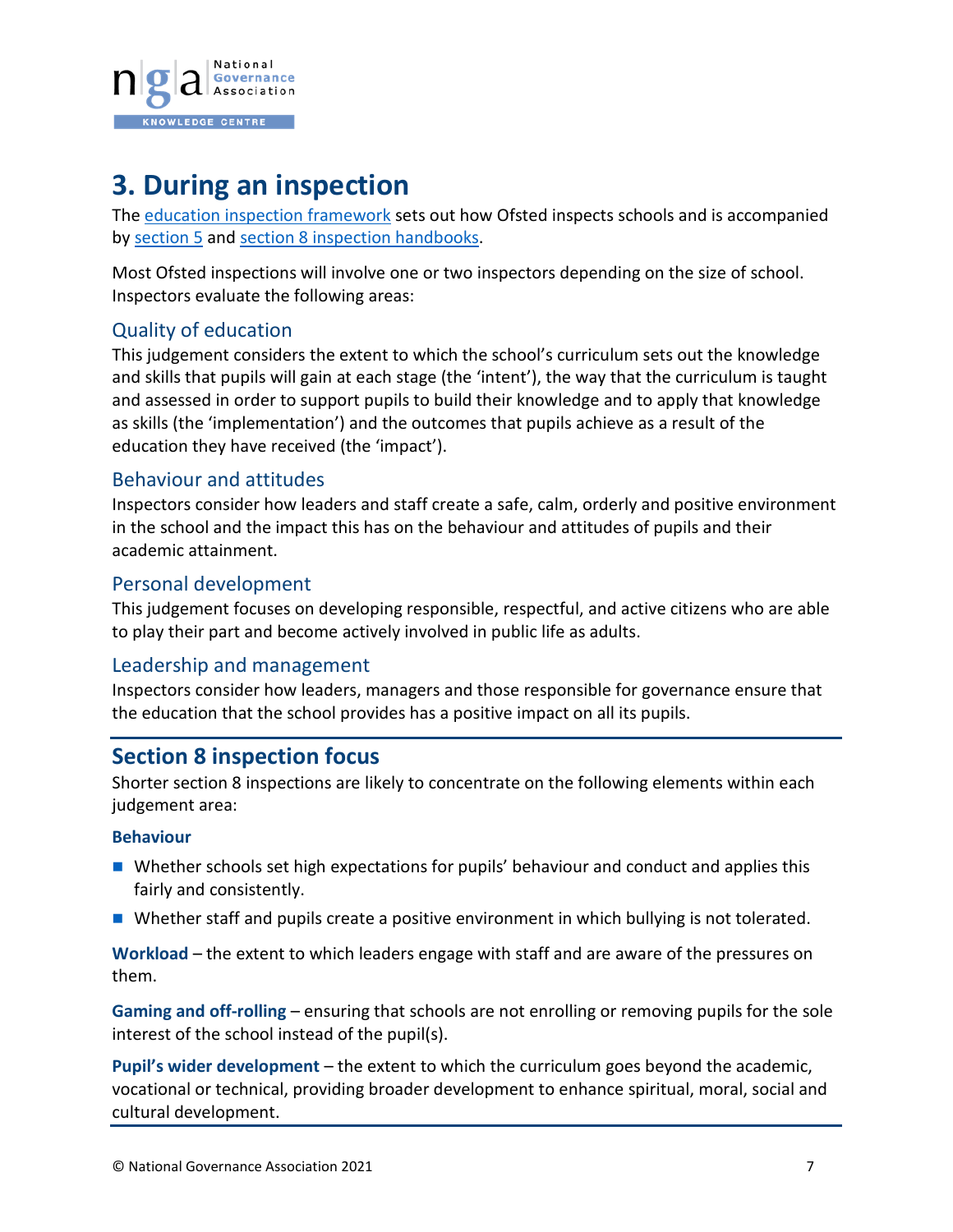

## **3.1 Deep dives**

Inspectors will conduct 'deep dives' into three to four subject areas to identify whether the school's curriculum offer is broad, balanced, and sequential through each stage of school. This will provide evidence on curriculum intent, implementation and impact. This will entail:

- $\blacksquare$  discussions with senior leaders, curriculum leaders, teachers and pupils
- scrutiny of pupil's work
- visits to a sample of lessons (carried out alongside a school leader)

### <span id="page-7-0"></span>**3.2 Focus on safeguarding**

Following Ofsted'[s review of sexual harassment and online abuse](https://www.gov.uk/government/publications/review-of-sexual-abuse-in-schools-and-colleges/review-of-sexual-abuse-in-schools-and-colleges) in schools, inspectors will be placing a particular focus on the school's policies and actions in dealing with safeguarding issues. Inspectors will look to identify how incidents are recorded and dealt with, alongside cross-agency working and communication with key stakeholders. Governing boards should be aware of the nature of any concerns raised by parents and pupils and should be assured that school leaders have taken the right steps to overcome these issues.

Our guide [to the governance of safeguarding](https://www.nga.org.uk/Knowledge-Centre/Pupil-success-and-wellbeing/Pupil-wellbeing/Safeguarding.aspx) provides more information on strategic oversight and monitoring.

## **3.3 Gathering evidence**

Inspectors will gather evidence from a range of sources, including the following:

- $\blacksquare$  National performance data exploring trends and areas for improvement.
- **Parent View responses looking to see if there is any pattern to complaints such as bullying,** behaviour or homework.
- School website checking that statutory information is up to date and looking at how the school engages with stakeholders.
- **Previous inspection data looking to see that everything has been actioned as** recommended.
- Exclusion records, behaviour records and up-to-date attendance analysis.
- Documented evidence on the work and priorities of those responsible for governance.

Some of this evidence will be looked at before the inspector visits the school.

Your governance professional (clerk to the board) is responsible for ensuring that governance documentation is filed correctly and readily accessible for inspectors.

Inspectors will not use internal data as evidence; however, they will be interested in the conclusions drawn and actions taken from internal assessment information.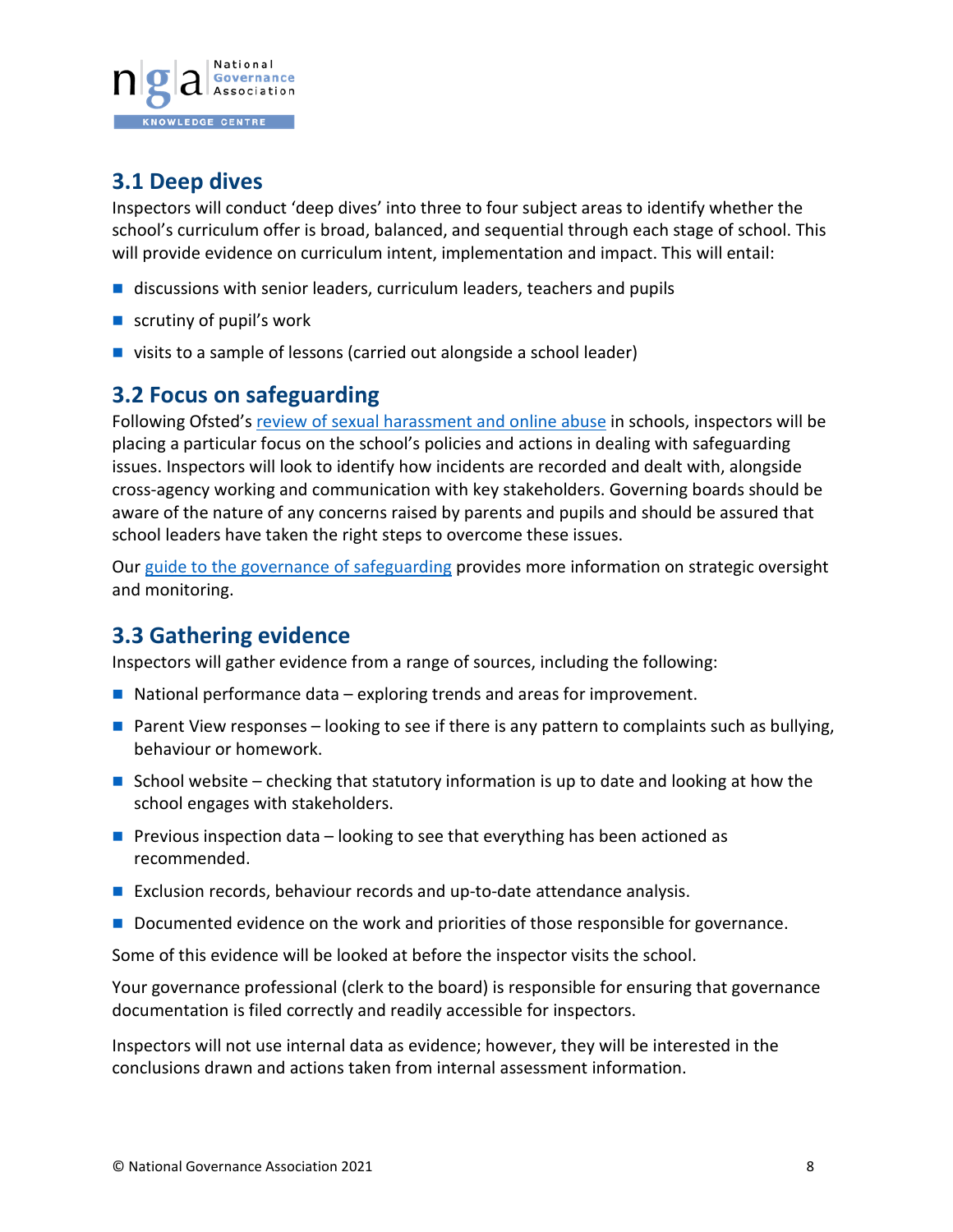

To support their evidence collection, inspectors will also:

- observe pupils in situations outside of lessons (such as at break times)
- $\blacksquare$  meet with the governing board [\(see section 3.4\)](#page-8-0)
- **n** meet with the executive leaders to discuss the school's self-evaluation and other aspects of school management

### <span id="page-8-0"></span>**3.4 Governing board meeting with inspectors**

Inspectors will meet with as many members of the governing board as possible for around 30 minutes. As many governors/trustees as possible should attend the meeting (school staff will not be present). The chair or governance professional should contact governors or trustees to see who is available for the meeting.

Where the school is part of a multi academy trust, the meeting will be with the trust board. It may also include an academy committee (the local governing body), depending on the scheme of delegation. The trust'[s scheme of delegation](https://www.nga.org.uk/Knowledge-Centre/Governance-structure-roles-and-responsibilities/Academy-trusts/Scheme-of-delegation.aspx) should be provided to inspectors at the earliest opportunity so that they are clear about lines of accountability.

#### The purpose of the meeting

The purpose of the meeting is to help inspectors establish whether the board understands its role and carries it out effectively. The discussion should be centred around the board's core strategic functions and avoid operational areas, such as the detail of what pupils are taught and how they are taught. Members of the board attending the meeting should be prepared to point out if the discussion has moved into operational rather than strategic areas.

#### Examples of questions inspectors may ask

The following are examples of the type of questions that governing boards may be asked in their meeting with inspectors.

- 1. What is the governing board's vision for the school?
- 2. What is the strategy for achieving the vision who determines this?
- 3. What are the school's development priorities?
- 4. How does the board ensure that progress is made on these priorities?
- 5. How do you hold your headteacher to account?
- 6. How do you know safeguarding is robust? What staff and governing board training takes place?
- 7. What sources of information do you use to find out the views of parents, staff and children?
- 8. How is pupil premium funding being used and what impact is it having?
- 9. How do you ensure that pupils gain the essential knowledge they need to be educated citizens?
- 10. How do you monitor attendance and absence rates?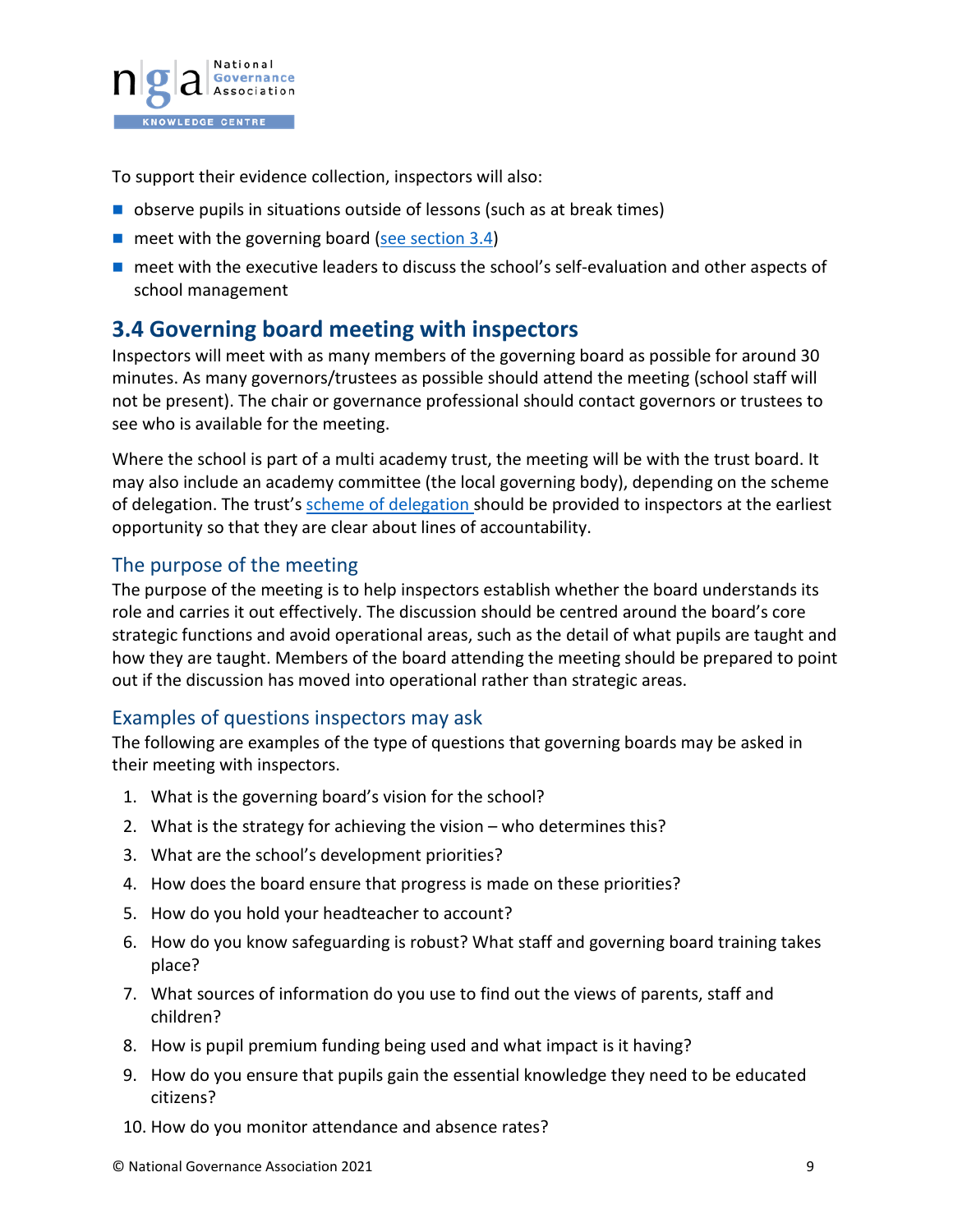

## <span id="page-9-2"></span>**3.5 The final feedback meeting**

At the end of the inspection, the lead inspector will hold a feedback meeting in which the main findings of the inspection are explained, including provisional grades for each area of judgement. The lead inspector will also highlight recommendations for improvement.

We recommend that as many members of the governing board as possible attend the feedback meeting with inspectors to hear first-hand the grades awarded and the judgements that have been reached. In doing so, board members can begin to understand the work required to tackle any areas for improvement.

We also recommend that the governance professional (clerk to the board) attends to take a written note of the meeting. This may be shared confidentially with all those responsible for the governance of the school, regardless of whether they were able to attend the meeting or not.

## <span id="page-9-0"></span>**4. After an inspection**

## **4.1 Draft inspection report**

An inspection report is produced which explains the judgements made. This is intended for parents and stakeholders and provides a snapshot of what it is like to be a pupil at the school.

Following inspection, a confidential draft report is sent to school leaders and the governing board for comment. This is an opportunity for the school to challenge any factual inaccuracies or where it is felt that the use of language does not fully represent the findings discussed at the feedback meeting.

The school is made aware of any subsequent changes and the report is published on Ofsted's website within 30 working days. Schools receive an electronic version of the final report in advance of publication which should be uploaded to the school's website.

Schools in MATs should check that the report has the trust board named as the accountable body, with the chair of the trust board named.

## <span id="page-9-1"></span>**4.2 Inadequate judgements**

Schools judged 'inadequate' are categorised as being in special measures or as having serious weaknesses depending on whether the school leadership (including the governing board) have demonstrated the capacity to bring about improvement.

Where a school is judged as inadequate, the following action is taken:

- Maintained schools are issued an academy order to become a sponsored academy and subsequently inspected by Ofsted as new schools (in their third year).
- Single academy trusts are moved into a multi academy trust.
- Schools already part of a MAT can be moved to a different MAT where the regional schools commissioner deems the existing MAT not to have sufficient capacity to bring about the necessary improvement. If an academy is not moved to a different academy trust, it will be subject to monitoring before its next full inspection.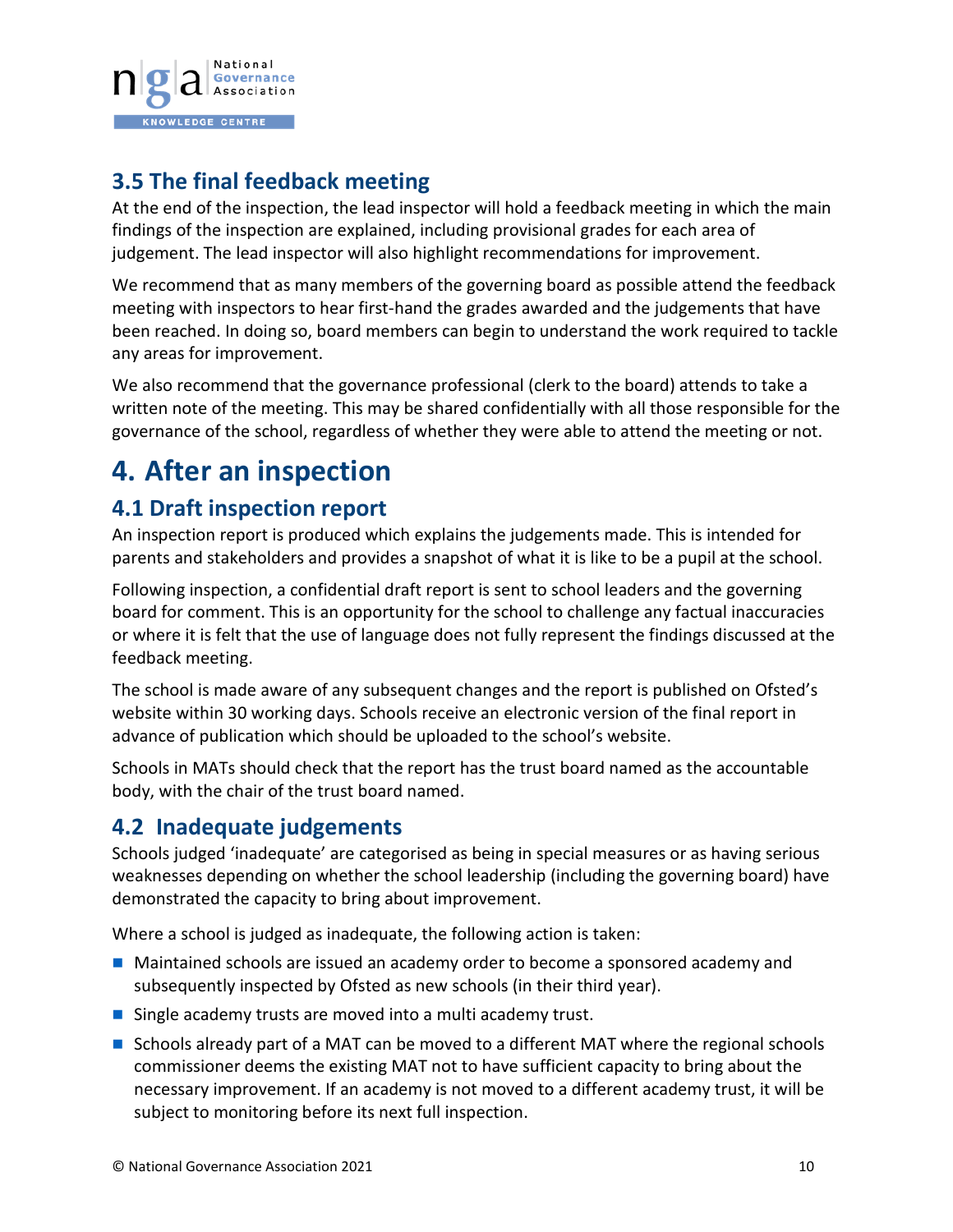

Following an inadequate judgement, Ofsted will carry out monitoring inspections within 3 to 9 months of the publication of the section 5 inspection report. Inspectors will look for evidence of how well leaders are implementing the statement of action and the school's improvement plan.

Read Ofsted's guidance on [schools causing concern](https://assets.publishing.service.gov.uk/government/uploads/system/uploads/attachment_data/file/922910/schools_causing_concern1.pdf) – chapter two provides guidance on maintained schools and chapter four focuses on academies causing concern.

### **4.3 Post-inspection board discussions**

Governing boards and leaders should make time to discuss the inspection process and reflect on findings from the feedback meeting. The board should then ensure that:

- $\blacksquare$  plans are put in place to address any identified areas for improvement
- $\blacksquare$  the board's strategy is informed by Ofsted's findings of the school
- plans for improvement are reflected in the board's strategy
- school staff (and the executive leader in particular) continue to receive the professional and personal development they need
- $\blacksquare$  they discuss the impact of inspection and the resulting judgement on staff wellbeing, workload and recruitment